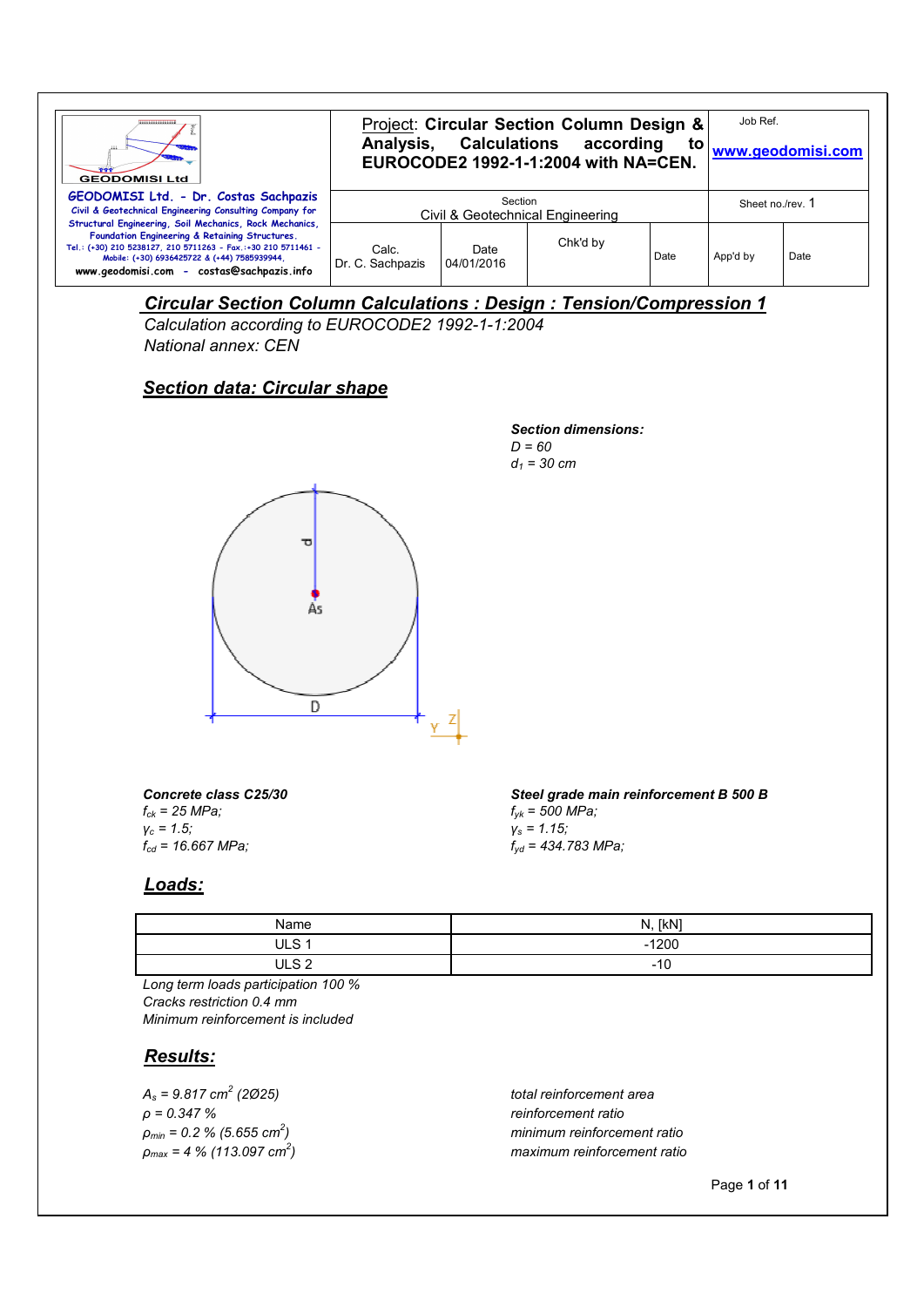| <b>WARRANTSHARRANT</b><br><b>GEODOMISI Ltd</b>                                                                                                                                                                                                                          | Project: Circular Section Column Design &<br>Analysis, Calculations according<br>to<br>EUROCODE2 1992-1-1:2004 with NA=CEN. |                    |          |      | Job Ref.<br>www.geodomisi.com |      |
|-------------------------------------------------------------------------------------------------------------------------------------------------------------------------------------------------------------------------------------------------------------------------|-----------------------------------------------------------------------------------------------------------------------------|--------------------|----------|------|-------------------------------|------|
| GEODOMISI Ltd. - Dr. Costas Sachpazis<br>Civil & Geotechnical Engineering Consulting Company for                                                                                                                                                                        | Section<br>Civil & Geotechnical Engineering                                                                                 |                    |          |      | Sheet no./rev. 1              |      |
| Structural Engineering, Soil Mechanics, Rock Mechanics,<br>Foundation Engineering & Retaining Structures.<br>Tel.: (+30) 210 5238127, 210 5711263 - Fax.:+30 210 5711461 -<br>Mobile: (+30) 6936425722 & (+44) 7585939944,<br>www.geodomisi.com - costas@sachpazis.info | Calc.<br>Dr. C. Sachpazis                                                                                                   | Date<br>04/01/2016 | Chk'd by | Date | App'd by                      | Date |

*lbd = 405.797 mm design anchorage length for tension/compression reinforcement*

## *Calculations : Design : Tension/Compression 2*

*Calculation according to EUROCODE2 1992-1-1:2004 National annex: CEN*

## *Section data: Circular shape*

#### *Section dimensions: D = 60 d1 = 30 cm*



*Concrete class C25/30 fck = 25 MPa; γc = 1.5; fcd = 16.667 MPa;*

#### *Loads:*

| Name             | [kN]<br>N. |
|------------------|------------|
| ULS <sub>1</sub> | $-1200$    |
| II 9             | ا - ا -    |

*fyk = 500 MPa; γs = 1.15;*

*fyd = 434.783 MPa;*

*Long term loads participation 100 % Cracks restriction 0.4 mm Minimum reinforcement is included*

#### *Results:*

*As = 9.817 cm<sup>2</sup>*

 *(2Ø25) total reinforcement area*

*Steel grade main reinforcement B 500 B*

Page **2** of **11**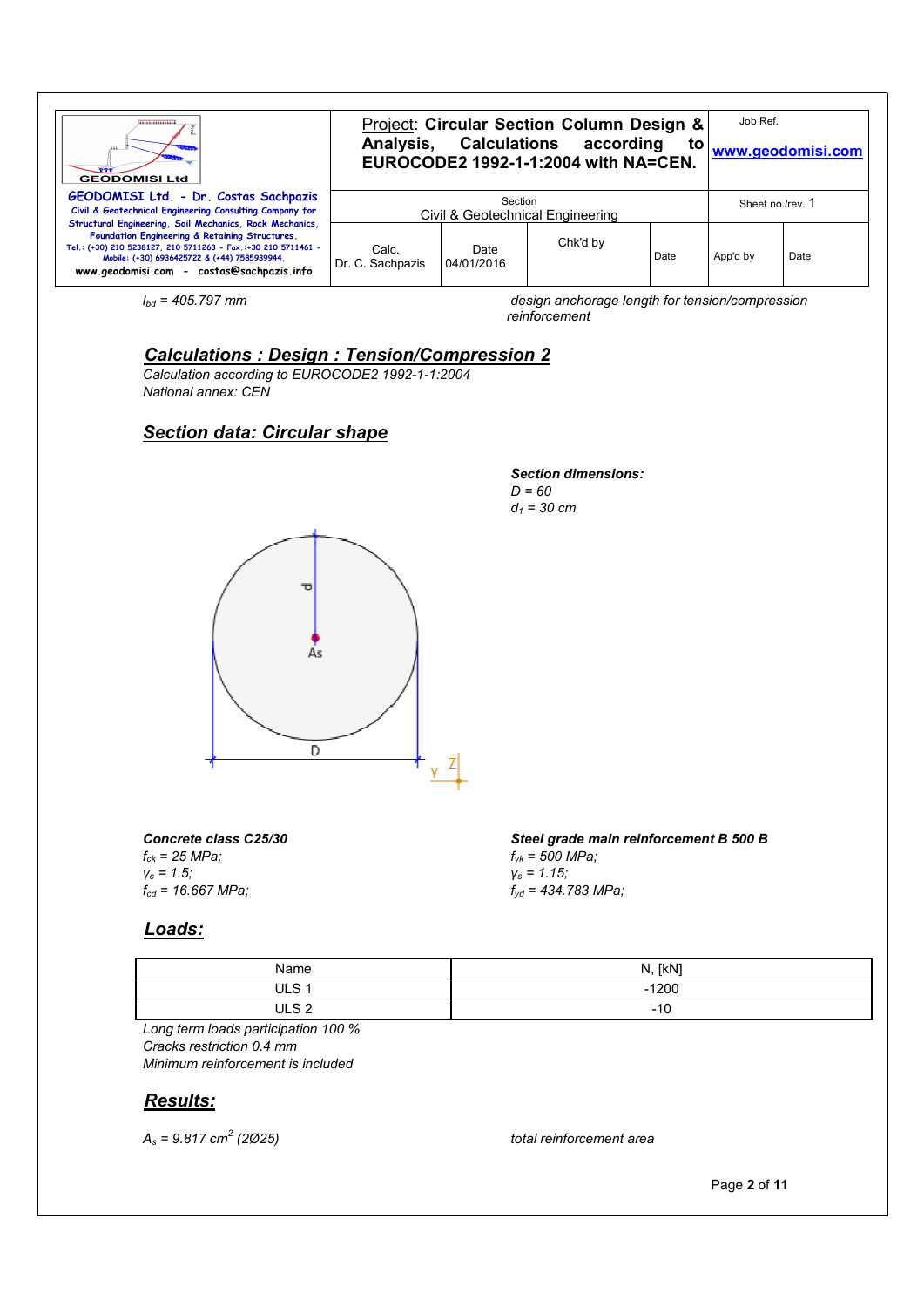| ,,,,,,,,,,,,,,,,<br><b>GEODOMISI Ltd</b>                                                                                                                                                                     | Project: Circular Section Column Design &<br>Analysis, Calculations according<br>to<br>EUROCODE2 1992-1-1:2004 with NA=CEN. |                    |                     |      | Job Ref.<br>www.geodomisi.com |      |
|--------------------------------------------------------------------------------------------------------------------------------------------------------------------------------------------------------------|-----------------------------------------------------------------------------------------------------------------------------|--------------------|---------------------|------|-------------------------------|------|
| GEODOMISI Ltd. - Dr. Costas Sachpazis<br>Civil & Geotechnical Engineering Consulting Company for<br>Structural Engineering, Soil Mechanics, Rock Mechanics,                                                  | Section<br>Civil & Geotechnical Engineering                                                                                 |                    |                     |      | Sheet no./rev. 1              |      |
| Foundation Engineering & Retaining Structures.<br>Tel.: (+30) 210 5238127, 210 5711263 - Fax,:+30 210 5711461 -<br>Mobile: (+30) 6936425722 & (+44) 7585939944.<br>www.geodomisi.com - costas@sachpazis.info | Calc.<br>Dr. C. Sachpazis                                                                                                   | Date<br>04/01/2016 | Chk'd by            | Date | App'd by                      | Date |
| $\rho = 0.347 \%$                                                                                                                                                                                            |                                                                                                                             |                    | reinforcement ratio |      |                               |      |

*ρmin = 0.2 % (5.655 cm<sup>2</sup> ρmax = 4 % (113.097 cm<sup>2</sup>*

*Section dimensions:*

*D = 60 d1 = 30 cm*

*) minimum reinforcement ratio*

*) maximum reinforcement ratio*

*lbd = 405.797 mm design anchorage length for tension/compression reinforcement*

# *Calculations : Design : Axial force with biaxial bending 1*

*Calculation according to EUROCODE2 1992-1-1:2004 National annex: CEN*

#### *Section data: Circular shape*



*Concrete class C25/30 fck = 25 MPa; γc = 1.5; fcd = 16.667 MPa;*

*Steel grade main reinforcement B 500 B fyk = 500 MPa; γs = 1.15; fyd = 434.783 MPa;*

#### *Loads:*

| Name          | [kNm]<br>$M_v$ | [kNm<br>. .<br>$M_z$ | [kNm]<br>N |
|---------------|----------------|----------------------|------------|
| $\sim$<br>◡∟◡ | 350            | 120                  | -<br>៲៶    |
| ה הוו         | 350            | 120                  | 1200<br>-  |

## *Results for critical ULS load case for As:*

*As = 38.45 cm<sup>2</sup>*

 *(8Ø25) total reinforcement area*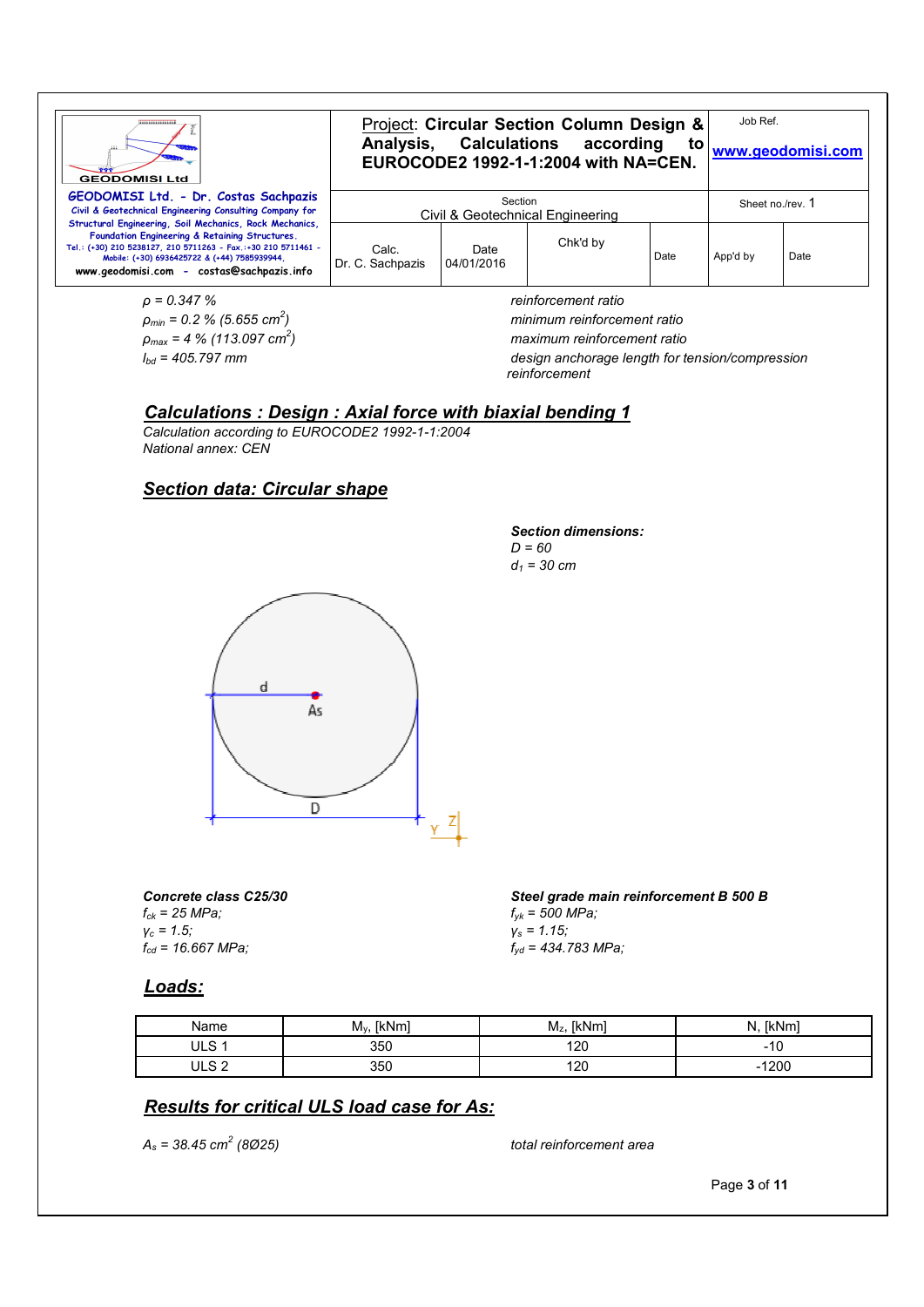| <br><b>GEODOMISI Ltd</b>                                                                                                                                                                                                                                                | Project: Circular Section Column Design &<br>Analysis, Calculations according<br>EUROCODE2 1992-1-1:2004 with NA=CEN. |                    |          |      | Job Ref.<br>to<br>www.geodomisi.com |      |
|-------------------------------------------------------------------------------------------------------------------------------------------------------------------------------------------------------------------------------------------------------------------------|-----------------------------------------------------------------------------------------------------------------------|--------------------|----------|------|-------------------------------------|------|
| GEODOMISI Ltd. - Dr. Costas Sachpazis<br>Civil & Geotechnical Engineering Consulting Company for                                                                                                                                                                        | Section<br>Civil & Geotechnical Engineering                                                                           |                    |          |      | Sheet no./rev. 1                    |      |
| Structural Engineering, Soil Mechanics, Rock Mechanics,<br>Foundation Engineering & Retaining Structures.<br>Tel.: (+30) 210 5238127, 210 5711263 - Fax.:+30 210 5711461 -<br>Mobile: (+30) 6936425722 & (+44) 7585939944,<br>www.geodomisi.com - costas@sachpazis.info | Calc.<br>Dr. C. Sachpazis                                                                                             | Date<br>04/01/2016 | Chk'd by | Date | App'd by                            | Date |

$$
\mathsf{e}_y = -3500 \text{ cm}
$$

*ey = -3500 cm static eccentricity value in Y direction ez = -1200 cm static eccentricity value in Z direction*

## *Final results:*

*As = 38.45 cm<sup>2</sup> ρ = 1.389 % reinforcement ratio ρmin = 0.2 % (5.655 cm<sup>2</sup> ρmax = 4 % (113.097 cm<sup>2</sup>*

 *(8Ø25) total reinforcement area ) minimum reinforcement ratio ) maximum reinforcement ratio*

#### *Calculations : Design : Axial force with biaxial bending 2*

*Calculation according to EUROCODE2 1992-1-1:2004 National annex: CEN*

## *Section data: Circular shape*

*Section dimensions: D = 60 d1 = 30 cm*



*Concrete class C25/30 fck = 25 MPa; γc = 1.5; fcd = 16.667 MPa;*

*Steel grade main reinforcement B 500 B fyk = 500 MPa; γs = 1.15; fyd = 434.783 MPa;*

#### *Loads:*

| Name  | [kNm]<br>$M_v$ | [kNm]<br>$M_z$ | N.<br>'kNmi      |
|-------|----------------|----------------|------------------|
| ULS   | 350            | 120            | .<br>טו          |
| ULS 2 | 350            | 120            | 1200<br>$\sim$ 1 |

Page **4** of **11**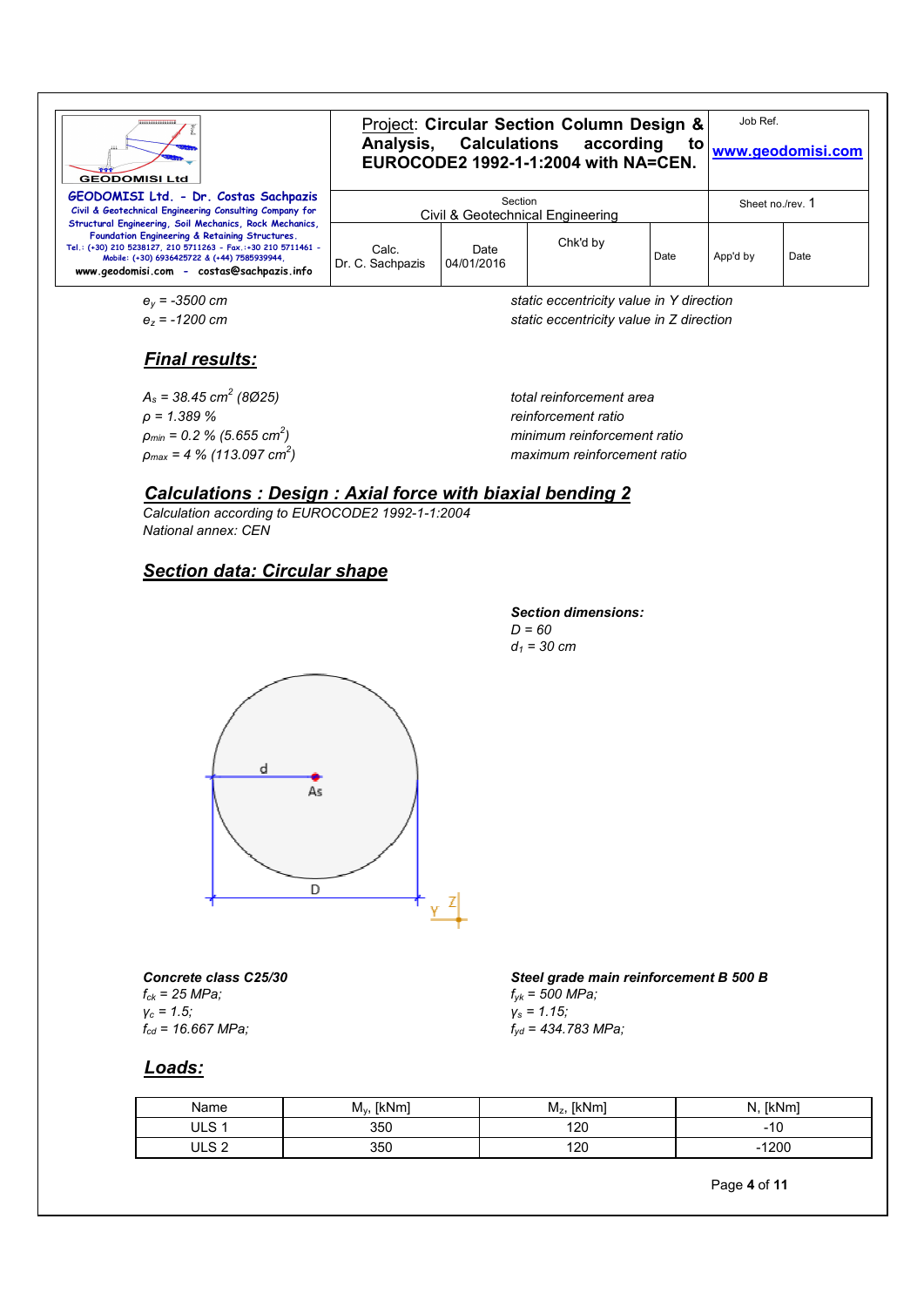| ,,,,,,,,,,,,,,,<br><b>GEODOMISI Ltd</b>                                                                                                                                                                                                                                 | Project: Circular Section Column Design &<br>Analysis, Calculations according<br>to<br>EUROCODE2 1992-1-1:2004 with NA=CEN. |                    |          |      | Job Ref.<br>www.geodomisi.com |      |
|-------------------------------------------------------------------------------------------------------------------------------------------------------------------------------------------------------------------------------------------------------------------------|-----------------------------------------------------------------------------------------------------------------------------|--------------------|----------|------|-------------------------------|------|
| GEODOMISI Ltd. - Dr. Costas Sachpazis<br>Civil & Geotechnical Engineering Consulting Company for                                                                                                                                                                        | Section<br>Civil & Geotechnical Engineering                                                                                 |                    |          |      | Sheet no./rev. 1              |      |
| Structural Engineering, Soil Mechanics, Rock Mechanics,<br>Foundation Engineering & Retaining Structures.<br>Tel.: (+30) 210 5238127, 210 5711263 - Fax.:+30 210 5711461 -<br>Mobile: (+30) 6936425722 & (+44) 7585939944,<br>www.geodomisi.com - costas@sachpazis.info | Calc.<br>Dr. C. Sachpazis                                                                                                   | Date<br>04/01/2016 | Chk'd by | Date | App'd by                      | Date |

## *Results for critical ULS load case for As:*

*As = 38.45 cm<sup>2</sup>*

 *(8Ø25) total reinforcement area ey = -3500 cm static eccentricity value in Y direction ez = -1200 cm static eccentricity value in Z direction*

*Final results:*

*As = 38.45 cm<sup>2</sup> ρ = 1.389 % reinforcement ratio ρmin = 0.2 % (5.655 cm<sup>2</sup> ρmax = 4 % (113.097 cm<sup>2</sup>*

 *(8Ø25) total reinforcement area ) minimum reinforcement ratio ) maximum reinforcement ratio*

#### *Calculations : Design : Shear and torsion 1*

*Calculation according to EUROCODE2 1992-1-1:2004 National annex: CEN*

#### *Section data: Circular shape*

#### *Section dimensions: D = 60 d1 = 30 cm*



*Concrete class C25/30 fck = 25 MPa; γc = 1.5; fcd = 16.667 MPa;*

*Steel grade stirrups reinforcement B 500 B fyk = 500 MPa; γs = 1.15; fyd = 434.783 MPa;*

#### *Loads:*

Page **5** of **11**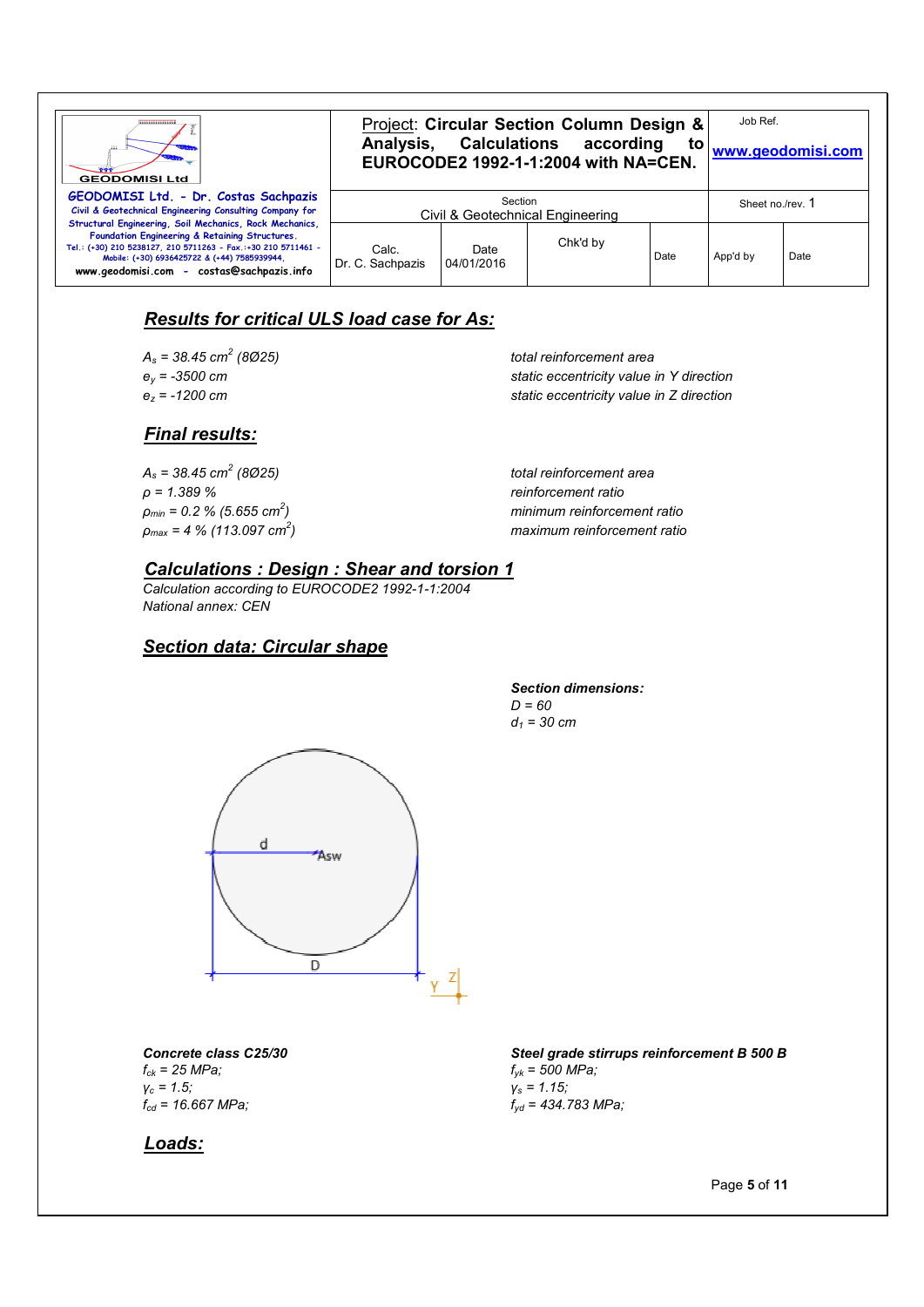

$$
V = 120 \, kN N = -10 \, kN T = 250 \, kN;
$$

 *Asl = 112 cm<sup>2</sup> Number of stirrups arms = 2 Stirrups inclination α = 90 deg ctg θ = 2 k1 = 0.15 Crd,c = 0 /γ<sup>C</sup>*

#### *Results:*

| $V_{Rd.c}$ = 64.278 kN                         |                             |
|------------------------------------------------|-----------------------------|
| 2 arms x Ø 10 mm                               | stirrups                    |
| $T_{Rdc}$ = 2442.902 kN                        |                             |
| $s = 24.6 \, \text{cm}$                        | stirrups spacing            |
| $S_{max}$ = 30 cm                              | maximum stirrups spacing    |
| p = 0.213 %                                    | reinforcement ratio         |
| $\rho_{min}$ = 0.08 % (5.655 cm <sup>2</sup> ) | minimum reinforcement ratio |
|                                                |                             |

#### *Calculations : Analysis : Tension/Compression 1*

*Calculation according to EUROCODE2 1992-1-1:2004 National annex: CEN*

#### *Section data: Circular shape*





Page **6** of **11**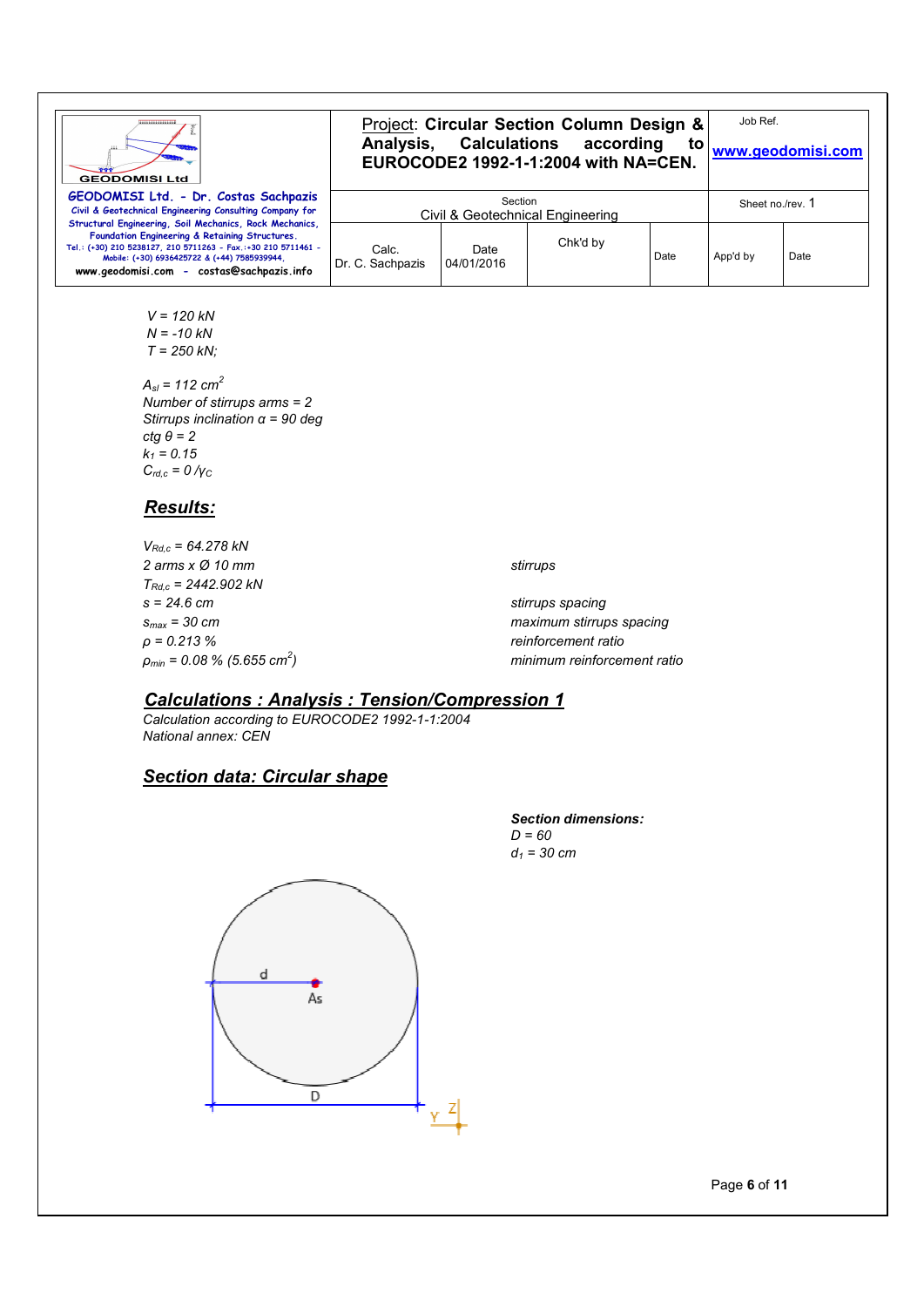| ,,,,,,,,,,,,,,,,<br><b>GEODOMISI Ltd</b>                                                                                                                                                                                                                                | Project: Circular Section Column Design &<br>Analysis, Calculations according<br>to<br>EUROCODE2 1992-1-1:2004 with NA=CEN. |                    |          |      |                  | Job Ref.<br>www.geodomisi.com |  |
|-------------------------------------------------------------------------------------------------------------------------------------------------------------------------------------------------------------------------------------------------------------------------|-----------------------------------------------------------------------------------------------------------------------------|--------------------|----------|------|------------------|-------------------------------|--|
| GEODOMISI Ltd. - Dr. Costas Sachpazis<br>Civil & Geotechnical Engineering Consulting Company for                                                                                                                                                                        | Section<br>Civil & Geotechnical Engineering                                                                                 |                    |          |      | Sheet no./rev. 1 |                               |  |
| Structural Engineering, Soil Mechanics, Rock Mechanics,<br>Foundation Engineering & Retaining Structures.<br>Tel.: (+30) 210 5238127, 210 5711263 - Fax,:+30 210 5711461 -<br>Mobile: (+30) 6936425722 & (+44) 7585939944,<br>www.geodomisi.com - costas@sachpazis.info | Calc.<br>Dr. C. Sachpazis                                                                                                   | Date<br>04/01/2016 | Chk'd by | Date | App'd by         | Date                          |  |

#### *Concrete class C25/30 fck = 25 MPa; γc = 1.5; fcd = 16.667 MPa;*

#### *Reinforcement:*

*Total reinforcement area As = 113 cm<sup>2</sup>*

## *Results for ULS calculation:*

*Nmax = 4913.043 kN maximum tension force ρ = 3.997 % reinforcement ratio ρmin = 0.2 %(5.655 cm<sup>2</sup> ρmax = 4 %(113.097 cm<sup>2</sup>*

#### *Steel grade main reinforcement B 500 B*

*fyk = 500 MPa; γs = 1.15; fyd = 434.783 MPa;*

*Nmin = -9437.099 kN maximum compression force ) minimum reinforcement ratio ) maximum reinforcement ratio*

### *Calculations : Analysis : Axial force with biaxial bending 1*

*Calculation according to EUROCODE2 1992-1-1:2004 National annex: CEN*

#### *Section data: Circular shape*



#### *Section dimensions: D = 60 d1 = 30 cm*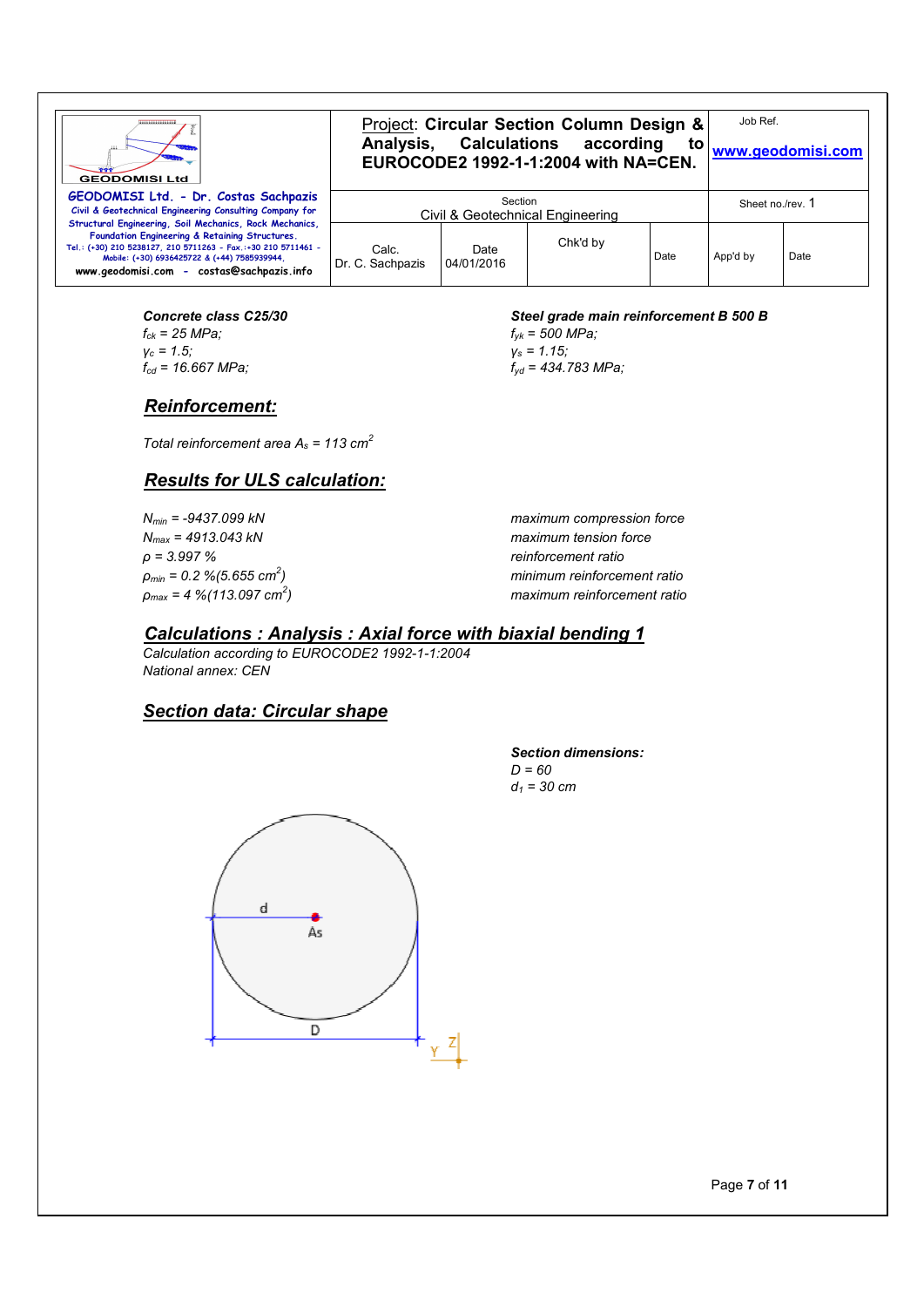| ,,,,,,,,,,,,,,,,<br><b>GEODOMISI Ltd</b>                                                                                                                                                                                                                                | Project: Circular Section Column Design &<br>Analysis, Calculations according<br>to<br>EUROCODE2 1992-1-1:2004 with NA=CEN. |                    |          |                  | Job Ref.<br>www.geodomisi.com |      |
|-------------------------------------------------------------------------------------------------------------------------------------------------------------------------------------------------------------------------------------------------------------------------|-----------------------------------------------------------------------------------------------------------------------------|--------------------|----------|------------------|-------------------------------|------|
| GEODOMISI Ltd. - Dr. Costas Sachpazis<br>Civil & Geotechnical Engineering Consulting Company for                                                                                                                                                                        | Section<br>Civil & Geotechnical Engineering                                                                                 |                    |          | Sheet no./rev. 1 |                               |      |
| Structural Engineering, Soil Mechanics, Rock Mechanics,<br>Foundation Engineering & Retaining Structures.<br>Tel.: (+30) 210 5238127, 210 5711263 - Fax.:+30 210 5711461 -<br>Mobile: (+30) 6936425722 & (+44) 7585939944.<br>www.geodomisi.com - costas@sachpazis.info | Calc.<br>Dr. C. Sachpazis                                                                                                   | Date<br>04/01/2016 | Chk'd by | Date             | App'd by                      | Date |

#### *Concrete class C25/30 fck = 25 MPa; γc = 1.5;*  $f_{cd}$  = 16.667 MPa;

#### *Reinforcement:*

*Total reinforcement area As = 39.27 cm<sup>2</sup> Eccentricity value in Y direction ey = 0 cm Eccentricity value in Z direction ez = 0 cm*

## *Results for ULS calculation:*

*N = -1100 [Unit.kNm] input normal force ρ = 1.389 % reinforcement ratio ρmin = 0.2 %(5.655 cm<sup>2</sup> ρmax = 4 %(113.097 cm<sup>2</sup>*

#### *Steel grade main reinforcement B 500 B*

*fyk = 500 MPa; γs = 1.15; fyd = 434.783 MPa;*

*Mmax = 485770 [Unit.kNm] maximum bending moment ) minimum reinforcement ratio ) maximum reinforcement ratio*

## *Interaction diagram between bending moment My and axial force N*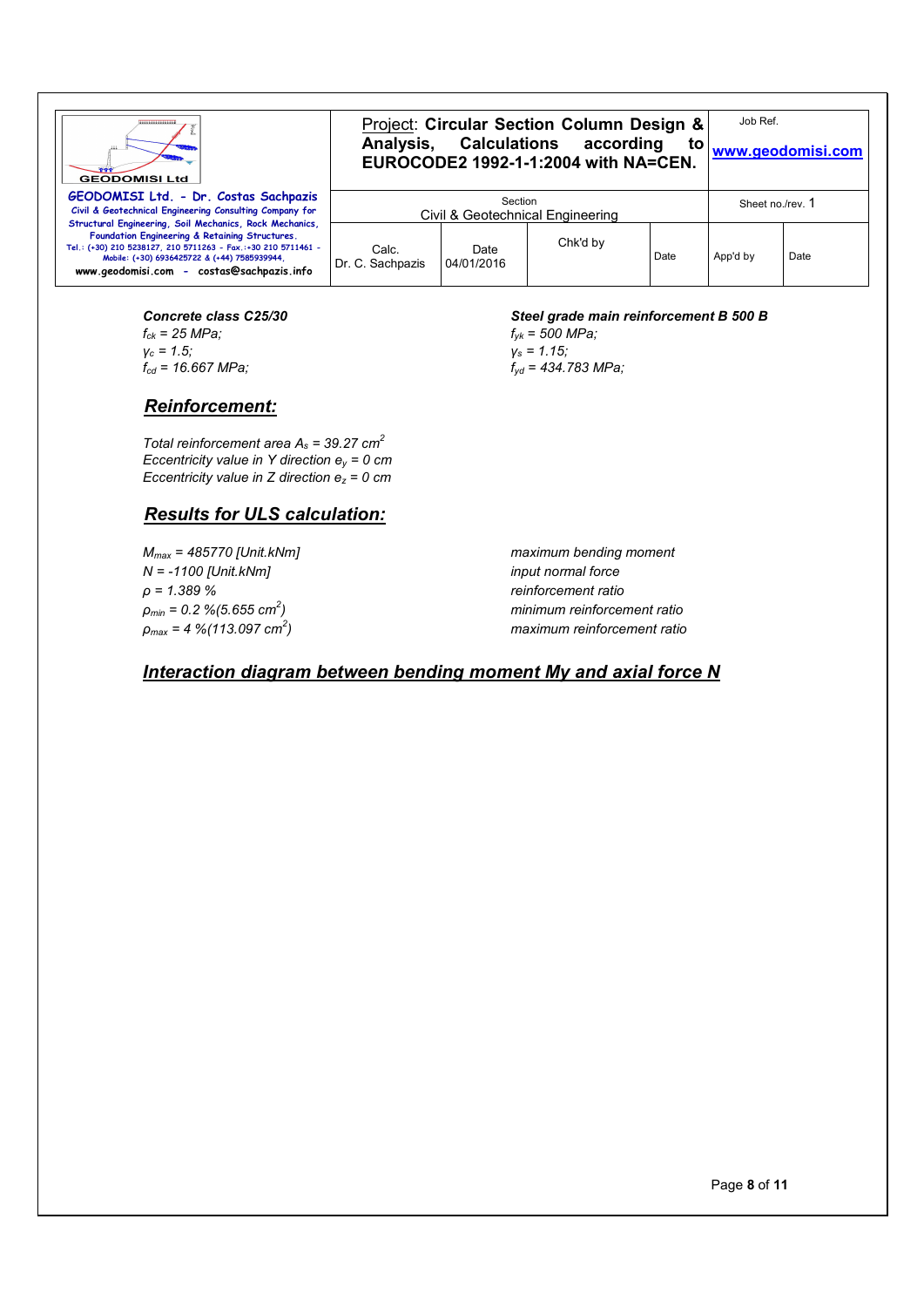



#### *Calculations : Analysis : Shear and torsion 1*

*Calculation according to EUROCODE2 1992-1-1:2004 National annex: CEN*

#### *Section data: Circular shape*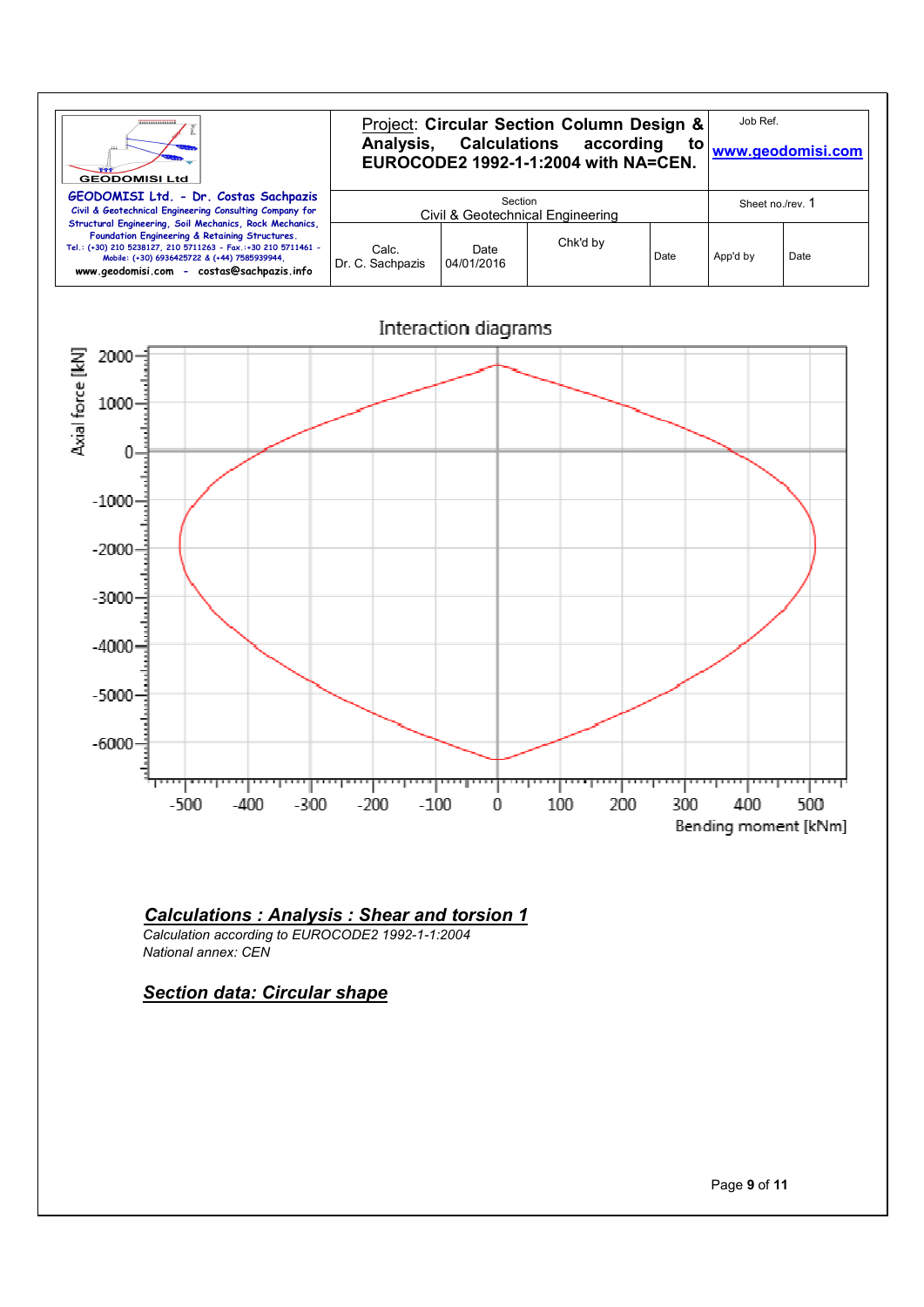| ,,,,,,,,,,,,,,,,<br><b>GEODOMISI Ltd</b>                                                                                                                                                                     | Project: Circular Section Column Design &<br>Analysis, Calculations according<br>to<br>EUROCODE2 1992-1-1:2004 with NA=CEN. |                    |          |      | Job Ref.<br>www.geodomisi.com |      |
|--------------------------------------------------------------------------------------------------------------------------------------------------------------------------------------------------------------|-----------------------------------------------------------------------------------------------------------------------------|--------------------|----------|------|-------------------------------|------|
| GEODOMISI Ltd. - Dr. Costas Sachpazis<br>Civil & Geotechnical Engineering Consulting Company for<br>Structural Engineering, Soil Mechanics, Rock Mechanics,                                                  | Section<br>Civil & Geotechnical Engineering                                                                                 |                    |          |      | Sheet no./rev. 1              |      |
| Foundation Engineering & Retaining Structures.<br>Tel.: (+30) 210 5238127, 210 5711263 - Fax.:+30 210 5711461 -<br>Mobile: (+30) 6936425722 & (+44) 7585939944,<br>www.geodomisi.com - costas@sachpazis.info | Calc.<br>Dr. C. Sachpazis                                                                                                   | Date<br>04/01/2016 | Chk'd by | Date | App'd by                      | Date |

*Section dimensions:*

*D = 60 d1 = 30 cm*



*Concrete class C25/30 fck = 25 MPa; γc = 1.5; fcd = 16.667 MPa;*

#### *Reinforcement:*

*Stirrups spacing s = 24.6 cm Stirrups arms 2 x Ø10 Stirrups inclination α = 90 deg Tension force in section N = -10 kN ctg θ = 2*  $k_1 = 0.15$ *Crd,c = 0.18 /γ<sup>C</sup>*

#### *Results for ULS calculation:*

*VRd,c = 72.771 kN TRd,c = 2442.902 kNm 2 arms x Ø25 stirrups s = 24.6 cm stirrups spacing ρ = 0.213 % reinforcement ratio ρmin = 0.08 %(5.655 cm<sup>2</sup>*

*Steel grade stirrups reinforcement B 500 B fyk = 500 MPa; γs = 1.15; fyd = 434.783 MPa;*

*V = 149.917 kN maximum allowable shear force*

*V = 1255.941 kNm maximum allowable torsion force*

*smax = 30 cm maximum stirrups spacing ) minimum reinforcement ratio*

Page **10** of **11**